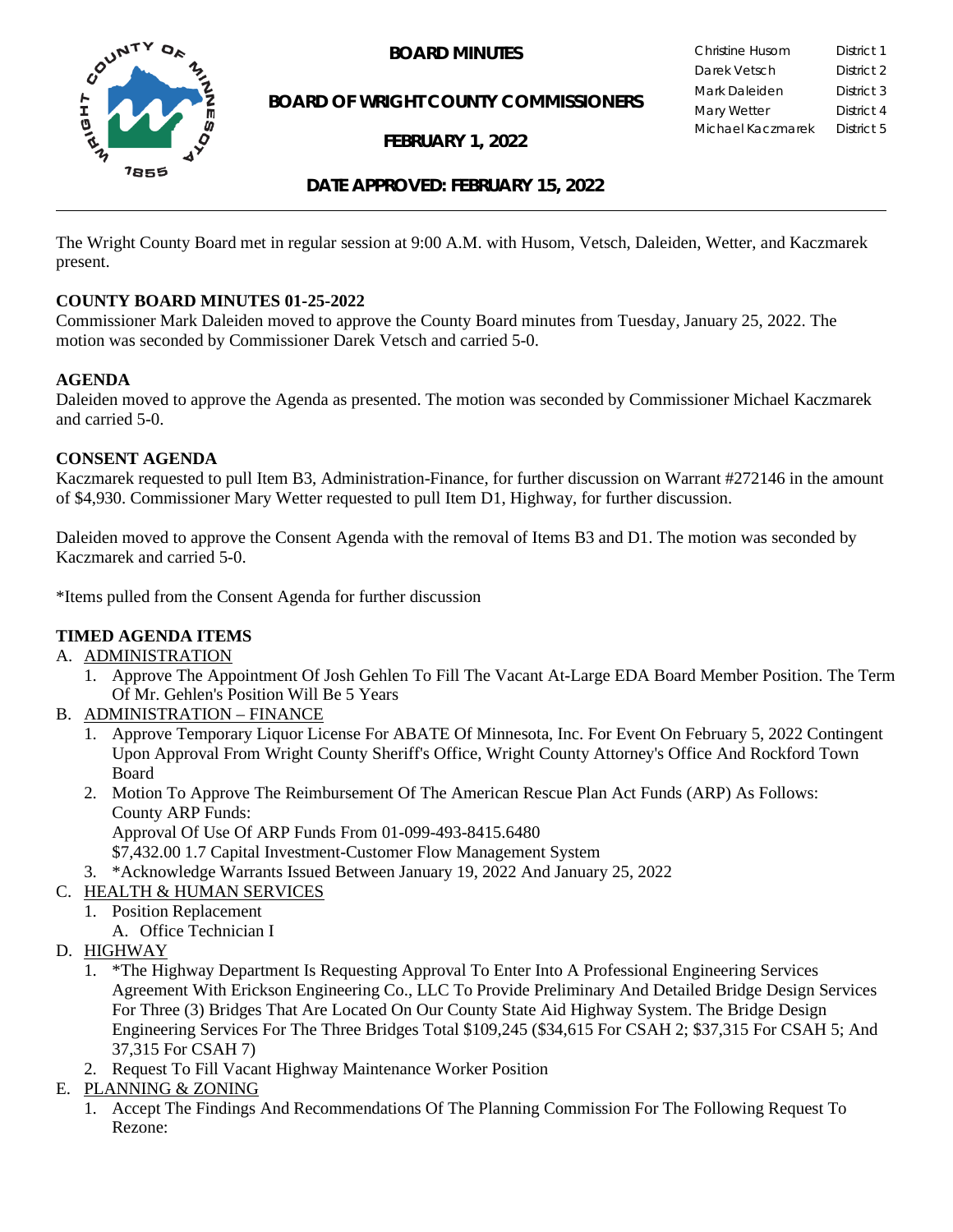A. CRAIG MCADAMS - (Monticello Twp.) Commission Unanimously Recommends Approval Of The Request To Rezone From AG General Agriculture And S-2 Residential-Recreational Shorelands To A/R Agricultural-Residential And S-2

# **ITEMS PULLED FROM THE CONSENT AGENDA FOR FURTHER DISCUSSION**

# B. ADMINISTRATION – FINANCE

3. Acknowledge Warrants Issued Between January 19, 2022 And January 25, 2022

Kaczmarek stated Warrant #272146 with the description of Field/Range Examination in the amount of \$4,930. Kaczmarek stated he contacted staff on Wednesday, January 26 and received a response from the Sheriff's Office on Monday, January 31.

Kaczmarek questioned how and when the issue was discovered that caused the range to be out of service. County Administrator Lee Kelly stated a consultant was hired to verify the operation of the design. Daleiden questioned if there were concerns or if the consultant was hired only for verification. Kelly stated it is a unique facility and there were some concerns. The firm hired specializes in range design and ventilation systems.

Vetsch suggested adding the item to the Tuesday, February 8 County Board Workshop agenda for further discussion. Kaczmarek said there are questions that need to be answered as to why the facility is not operational. Kaczmarek questioned if it was a warranty or design issue.

Facilities Director Alan Wilczek stated it is not an equipment operation, warranty, or workmanship issue. There is a question about the design operation from the HVAC and exhaust in the range. An expert was brought in to do an analysis of the design of the range and ensure it was operating as it should be. Wilczek stated the invoice was paid out of the Sheriff's Office budget but could be moved to the Building Maintenance budget.

Vetsch stated BKV Group and RJM Construction designed the system and there were additional costs for the HVAC system. Vetsch stated the onus should be on either BKV Group or RJM Construction for the design. Wilczek stated the consultant was hired so there can be discussion on the design.

Kaczmarek stated the county has a full-time HVAC employee. Kaczmarek questioned if the individual has weighed in on the discussions. Wilczek stated the individual has been involved in the discussion, contractors have inspected the system, as well as the professional range consultant.

Kaczmarek moved to add the item to the Tuesday, February 8 County Board Workshop agenda for further discussion. The motion was seconded by Vetsch and carried 5-0.

## D. HIGHWAY

1. The Highway Department Is Requesting Approval To Enter Into A Professional Engineering Services Agreement With Erickson Engineering Co., LLC To Provide Preliminary And Detailed Bridge Design Services For Three (3) Bridges That Are Located On Our County State Aid Highway System. The Bridge Design Engineering Services For The Three Bridges Total \$109,245 (\$34,615 For CSAH 2; \$37,315 For CSAH 5; And 37,315 For CSAH 7)

Wetter questioned if the request for bridge design engineering services went through the bidding process. County Highway Engineer Virgil Hawkins stated a Request for Proposals (RFP) for engineering services was sent to three qualified firms. Erickson Engineering Co., LLC had the low quote at \$109,245, Huston Engineering, LLC was more than \$120,000, and the third company did not submit a proposal because its current workload would not allow time to provide the requested services.

Hawkins added bridge designs require specialty structural engineering and the Highway Department always has consultants help with bridge designs. Kaczmarek questioned how many wood structure bridges are left in the county. Hawkins stated there are approximately 90 bridge structures and approximately seven wooden bridges will remain after the replacement of these three.

Wetter moved to approve Consent Agenda Item D1. The motion was seconded by Daleiden and carried 5-0.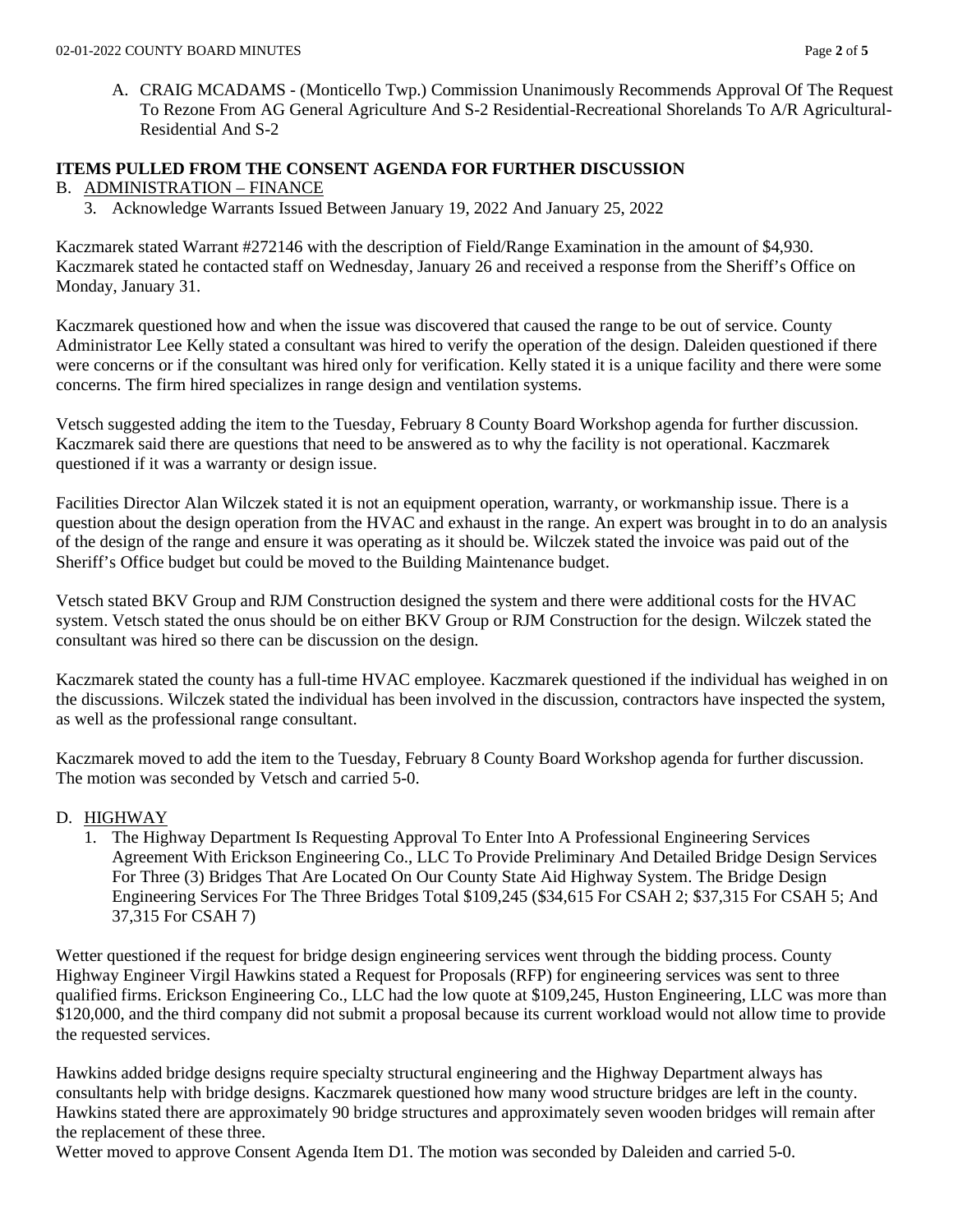### **TIMED AGENDA ITEMS - NONE**

### **ITEMS FOR CONSIDERATION**

### **COMMITTEE MINUTES**

### **PERSONNEL COMMITTEE 1/26/2022**

Daleiden moved to approve the Wednesday, January 26 Personnel Committee minutes. The motion was seconded by Vetsch and carried 5-0.

#### *1. Health & Human Services*

#### *A. Reclassify One Child Support Hearing Officer Position to a Lead Eligibility Specialist Position*

*Jami Goodrum, Health & Human Services (HHS) Director, presented the request to committee members to utilize a Lead Eligibility Specialist position in the Integrated Services area to provide leadership and guidance for more vulnerable clients. The current Child Support Hearing Officer position is vacant due to a retirement.*

*Goodrum explained that this position will find and coordinate county and outside resources to assist clients in becoming or remaining self-sufficient. She said that by providing clients with integrated services, HHS will provide a smoother process to deliver the services needed. Goodrum commented that Human Resources will update the Essential Functions of the current job description, however it will not affect the points level or pay grade.* 

*Commissioners Darek Vetsch and Mark Daleiden approved.*

## *RECOMMENDATION: APPROVE TO RECLASSIFY ONE VACANT CHILD SUPPORT HEARING OFFICER POSITION TO A LEAD ELIGIBILITY SPECIALIST.*

## *2. Information Technology A. IT Infrastructure Position*

*Matthew Fomby, Information Technology Director (IT), shared with committee members the County Board had previously approved to add two general IT positions as part of the 2022 IT Personnel Budget. This request is to move forward in hiring one of those positions as a Systems Engineer on the Infrastructure team.*

*Fomby explained an independent consultant, Sky North, documented all the IT assets for the County which included many of the different versions of software currently in use across the County displaying the need for supporting all of these programs that has the knowledge to manage these specific systems that the IT department does not have. Fomby described this position eventually being dedicated to managing the very specific needs of the Justice Center and Law Enforcement Center after all the assets are combined. He commented that this position will be an asset supporting the technology backbone of the County.* 

*Commissioners Vetsch and Daleiden approved.*

## *RECOMMENDATION: APPROVE TO HIRE A SYSTEMS ENGINEER.*

#### **DENTAL CLINIC PROJECT STEERING COMMITTEE 1/24/2022**

Daleiden moved to approve the Monday, January 24 Dental Clinic Project Steering Committee minutes. The motion was seconded by Wetter and carried 5-0.

#### *I. Bidder interviews*

*The Dental Clinic Project Steering Committee interviewed four contractors for consideration: W. Gohman, Bradbury Stamm, Greiner Construction, and Karkela.* 

#### *II. Score and tabulate*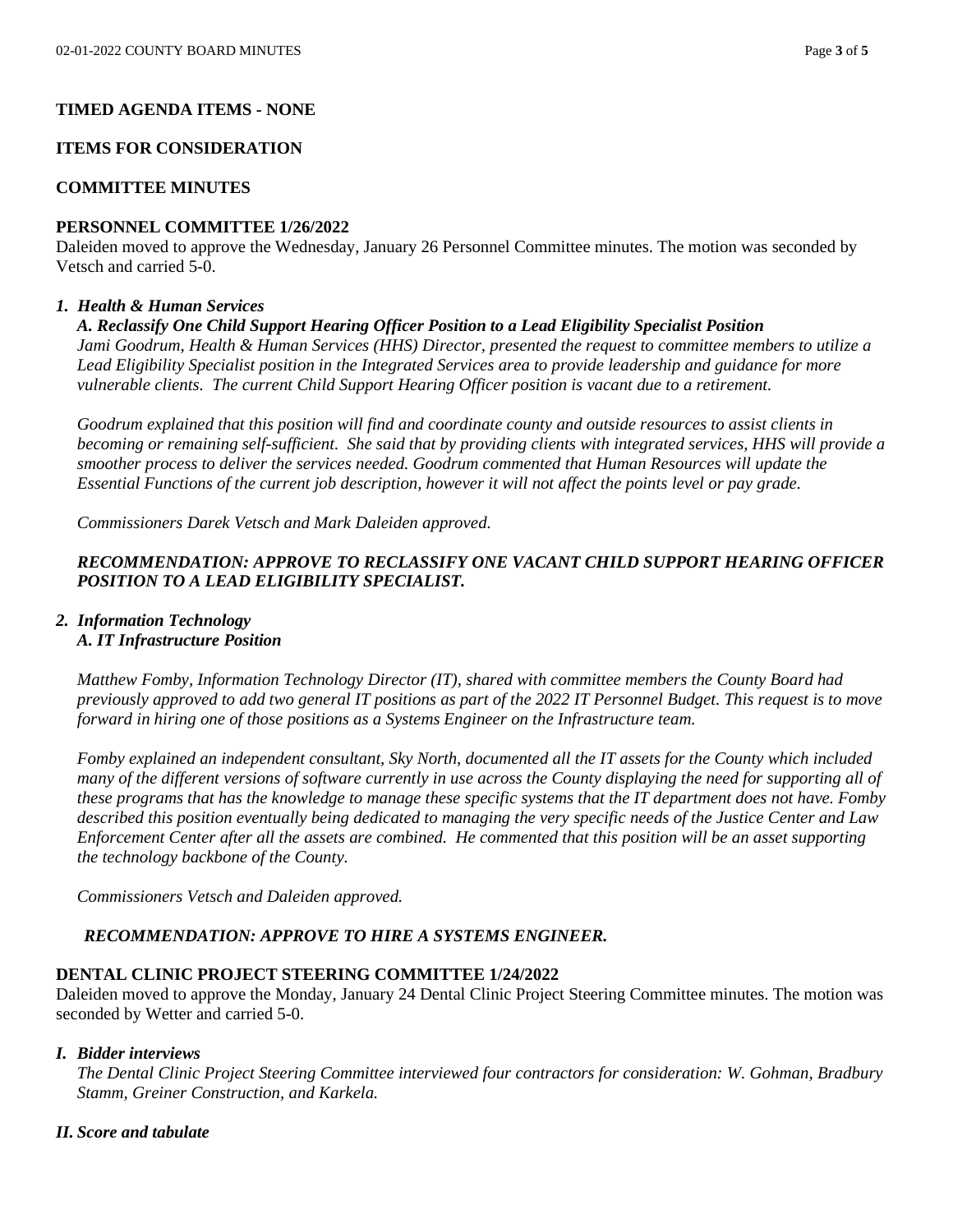*After the interviews, the six members of the selection committee completed individual scoring sheets, evaluating bidders on the following categories: project workplan/approach, project team, dental clinic experience, references, schedule, and price. The scoring sheets were handed in to ERP Procurement Specialist Don Baron.* 

## *RECOMMENDATION: Baron will tabulate the scores and identify the highest rated bidder. This bidder will be recommended for selection to the full county board.*

### **ADMINISTRATION**

Authorize Staff To Enter Into An Agreement With Greiner Construction To Provide Labor And Material To Construct A Dental Clinic In The New Government Center. The Contract Will Be For An Amount Not To Exceed \$1,548,471 Project Administrator Elizabeth Karels stated bidders were evaluated based on pre-established criteria, with Greiner Construction rating the highest. Kaczmarek stated the county is short approximately \$200,000 for the project. Kaczmarek questioned if a funding source for the shortfall has been identified yet. Karels responded there have been internal conversations about alternative funding sources. Daleiden added there are some funding sources available through Public Health.

Kaczmarek questioned if the commissioners should approve a contract without having the full funding available. Kaczmarek added costs may increase if the contract is not approved now. Vetsch stated his concern of an increased price if the commissioners wait to approve the contract. Assistant Finance Director Heather Lemieux stated adequate fund balance is available. Karels stated when all funding gaps are considered, the shortfall is approximately \$210,000.

Daleiden stated the Dental Clinic will be a good program for the residents of Wright County as well as surrounding counties. Daleiden suggested reaching out to surrounding counties for donations.

Kaczmarek stated he does not believe it is a good business practice to approve the contract when the funding source is unknown. Finance Director Lindsey Meyer stated there are times when the county board directs staff to deal with initiatives, which staff is doing. There are funding options available. Health & Human Services Director Jami Goodrum added this is an important endeavor for the county and the funds are available through the Health & Human Services Department if other funding sources are not found.

Daleiden moved to authorize and enter into an agreement with Greiner Construction to provide labor and material to construct a Dental Clinic in the new Government Center, in an amount not to exceed \$1,548,471. The motion was seconded by Wetter and carried 4-1, with Kaczmarek opposing.

Approve The Following Grant Applications:

- A. EDA-001 Broadband Grant Program (\$1,200,000)
- B. EDA-002 Water/Sewer Grants For Cities (\$4,000,000)

Karels stated the Economic Development Authority (EDA) met on Monday, January 24. During the meeting, the EDA discussed transferring the American Rescue Plan (ARP) programs from management through the county to management through the EDA. The two programs were the Broadband Grant Program and Water/Sewer Grants for Cities. Karels added there are additional considerations, including the need for an audit if the EDA were to receive the federal funds.

Vetsch stated there too are many complications and expenses to justify the transfer to the EDA. Commissioner Christine Husom stated she believes it is wise to leave the funds with the county. The EDA would incur annual costs if the funds were transferred. Kaczmarek stated he contacted one of the townships that did not join the EDA. Kaczmarek questioned why the township did not join the EDA. The township responded it did not see a benefit to joining. Kaczmarek also asked the township if it would like broadband expanded, and the township responded yes. Kaczmarek also asked the township if it would join the EDA if it were the only way to be eligible for funds, and the township responded it would not join. Kaczmarek added he believes it is in the best interest of the townships to leave the funds being managed by the county.

Vetsch moved to keep the grant application process with the count and not transfer to the EDA. The motion was seconded by Kaczmarek and carried 5-0.

Topics For Discussion At The County Board Workshop On Tuesday, February 8 Kelly presented the following topics: